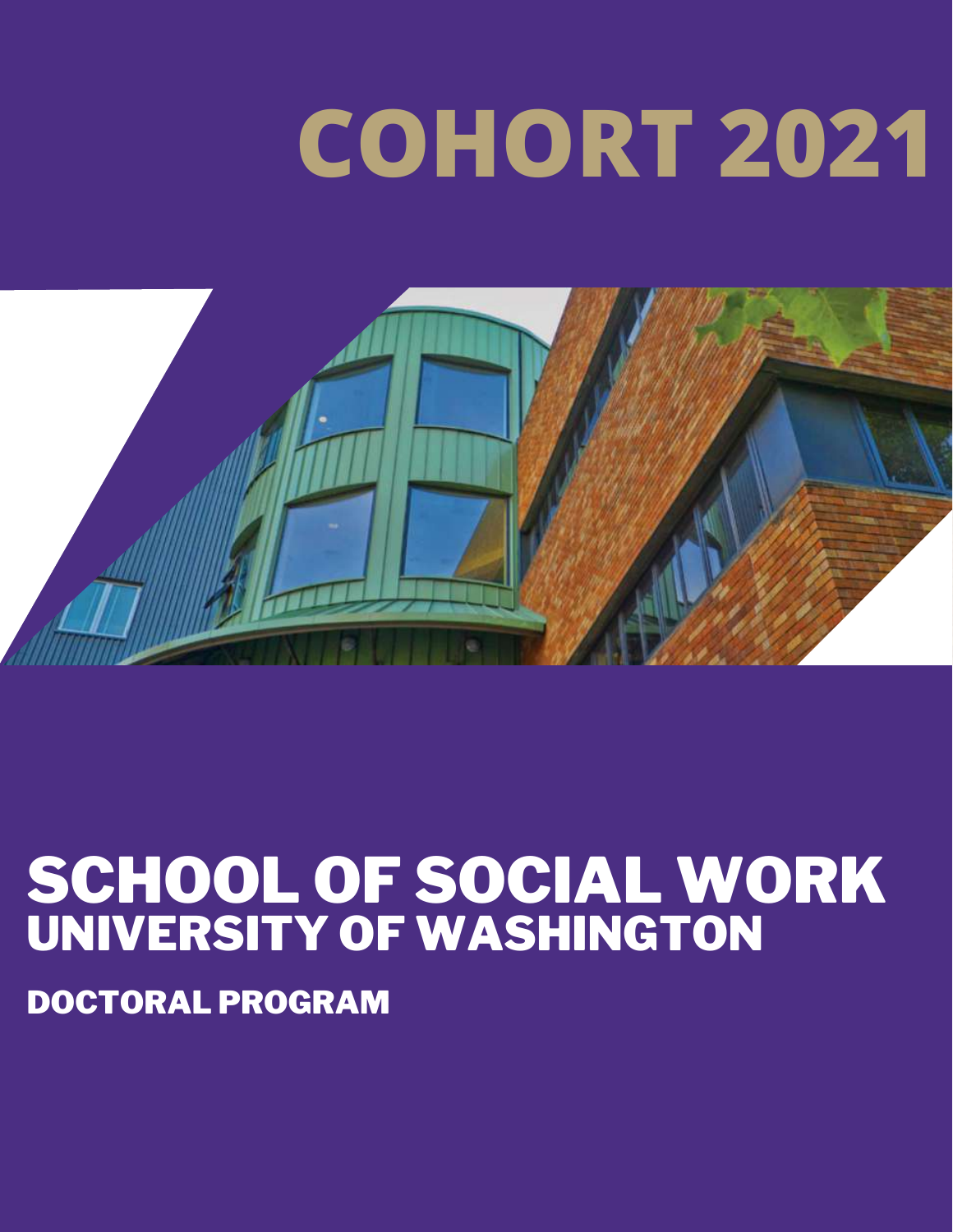Dear SSW community,

I'm delighted to introduce our incoming PhD Program cohort of 2021! These students have diverse life experiences and research interests, including health promotion and mental health research in indigenous communities, working in tribal communities, and issues of health equity in the lives of older adults.

I'm sure you all are curious about who the students are and their backgrounds. Attached is a booklet for you to learn more about them. Many thanks to Brooks Callison who took the student photos. To create their bios, we asked the students to answer the following questions:

- Could you tell us a bit about your background (Your degrees, research interests, current support system)?
- What are you most excited about the PhD program?
- What are you most excited about Seattle, UW, and/or SSW?

Although we are officially back in-person at the UW, the realities of Covid-19 mean that gathering together in larger groups is still risky. For that reason, we want to encourage you to reach out via email to connect with these new students. All have taken the risk to start their doctoral studies during a period of profound disruption in our usual ways of connecting and communicating. Three just moved to Seattle in the past weeks to join us. Let them know your favorite social distancing activities in their new home, and help them begin to see avenues of connection!

Many thanks,

Jay Cindhe

#### **Taryn Lindhorst, PhD, LCSW**

Behar Endowed Professor of Oncology and Palliative Social Work Director, Center for Integrative Oncology and Palliative Care Social Work Director, Doctoral Program in Social WelfareUniversity of Washington, School of Social Work

Fellow of the American Academy of Social Work and Social Welfare pronouns: she/hers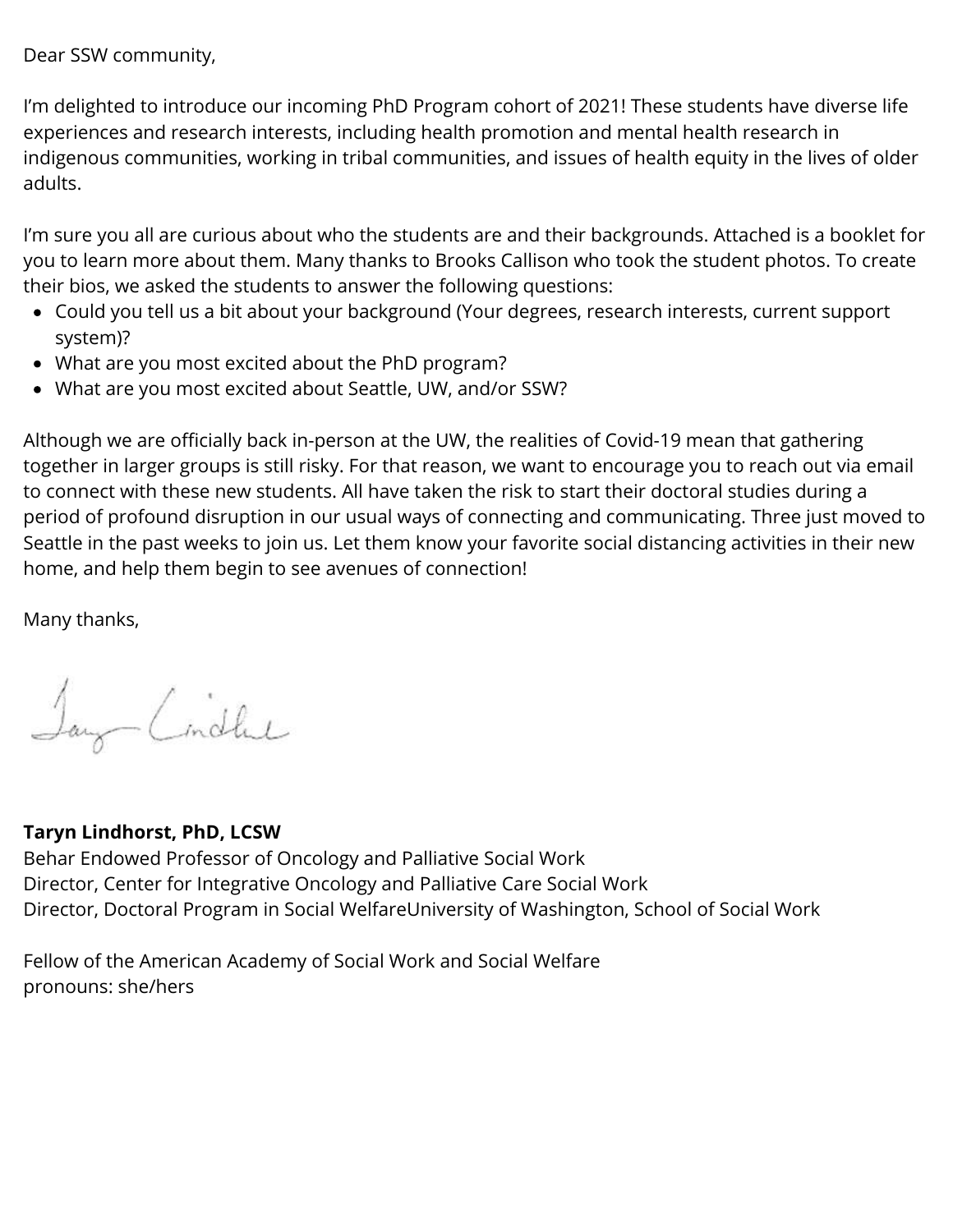## **Tess Abrahamson-Richards**

Tess (she/her) is a citizen of the Spokane Tribe, the United States, and England. She received her BA from Seattle University and MPH here at the UW in Health Services/Maternal and Child Health. Her primary research interests are in the overlapping domains of maternal behavioral health promotion and early childhood service delivery within American Indian communities. Much of her professional experience has been in home visiting service delivery, research, and evaluation. For the past 5 years, Tess has worked on a multisite study partnering with 17 tribal home visiting programs throughout the nation to better understand what supports successful and effective early childhood program implementation in Native communities. Tess lives in northeast Seattle with her husband, who is a teacher, and their two children.

In the PhD program, Tess is most excited about the opportunity to immerse herself in learning and further developing her research competencies. Engaging in social welfare theory and honing her methodological expertise are of particular interest. She is also excited to connect with other students and faculty mentors. There is so much to take advantage of during the program!

Tess is excited to return to the fun and collegial environment of the SSW (she worked at IWRI as a masters student and for two years thereafter) and especially to the chance to get to be in person with others again. She is extraordinarily grateful that the stars have aligned such that she can pursue her studies at a national hub for Indigenous research while continuing to live here in Seattle.

**Email** : **[teresaar@uw.edu](mailto:teresaar@uw.edu)**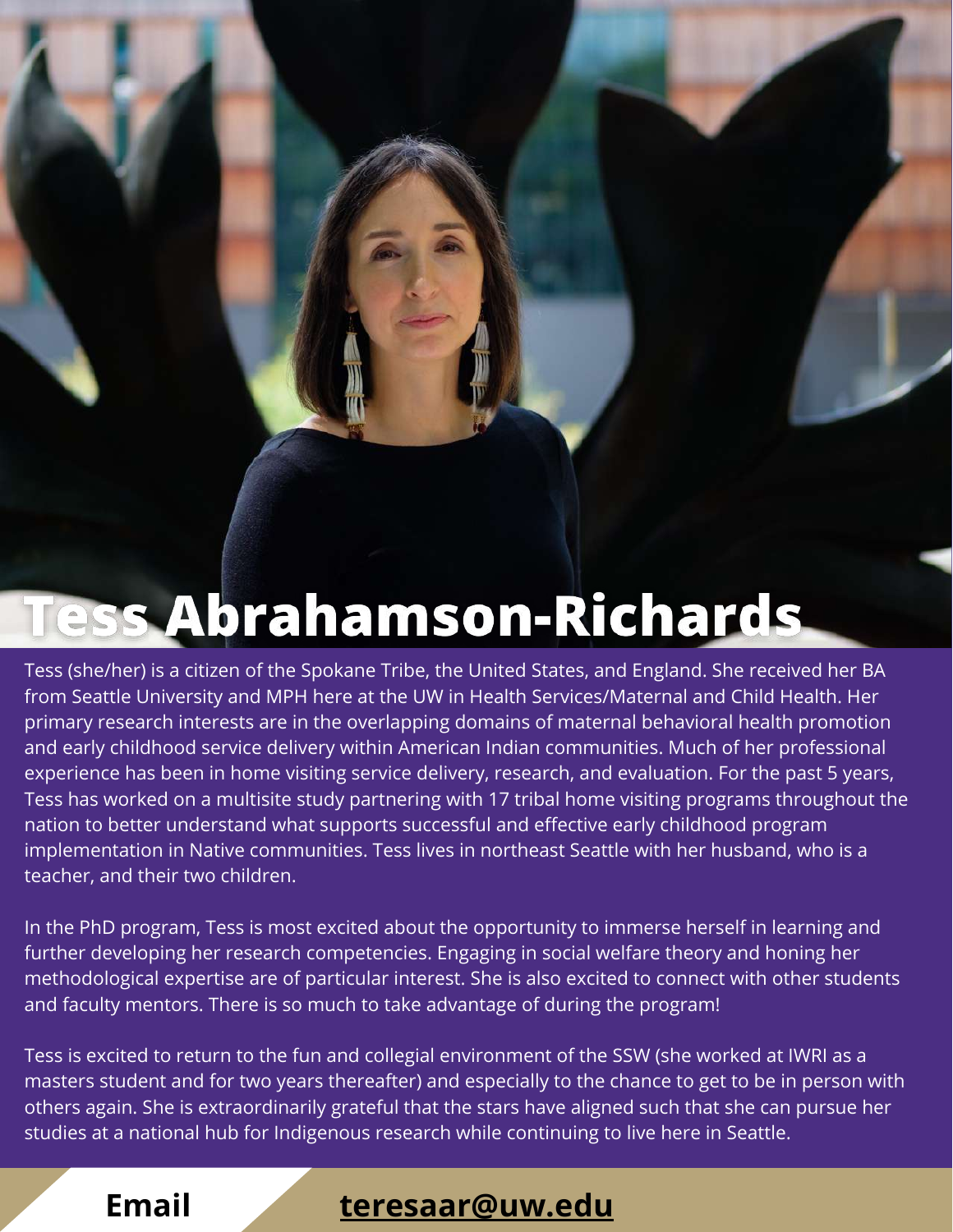#### **Matthew Fran**

Matthew Frank is an enrolled member of the Navajo Nation from Shiprock, New Mexico. Matthew has his MSW and MPH from the Brown School at Washington University in St. Louis. His research interests are on racial and ethnic health disparities and the role of social determinants of health, particularly how socioeconomic position and social context affect health and health disparities in Native Americans. Matthew's support system includes his partner and younger brother (who starts at a tribal college this coming fall in the PNW), and his rez dog, Macey.

What makes Matthew most excited about the program is making new colleagues and friends, especially within the School of Social Work. Matthew is also excited about learning more about quantitative data analysis and continues grant writing (yes, believe it) to support their scholarship.

Although Matthew is excited about UW and being part of the SSW family, he is most excited about being part of the Seattle community. He is hoping it will be a source of inspiration and fellowship whether it is personal, professional, or academically.

#### **Email [frankma@uw.edu](mailto:frankma@uw.edu)**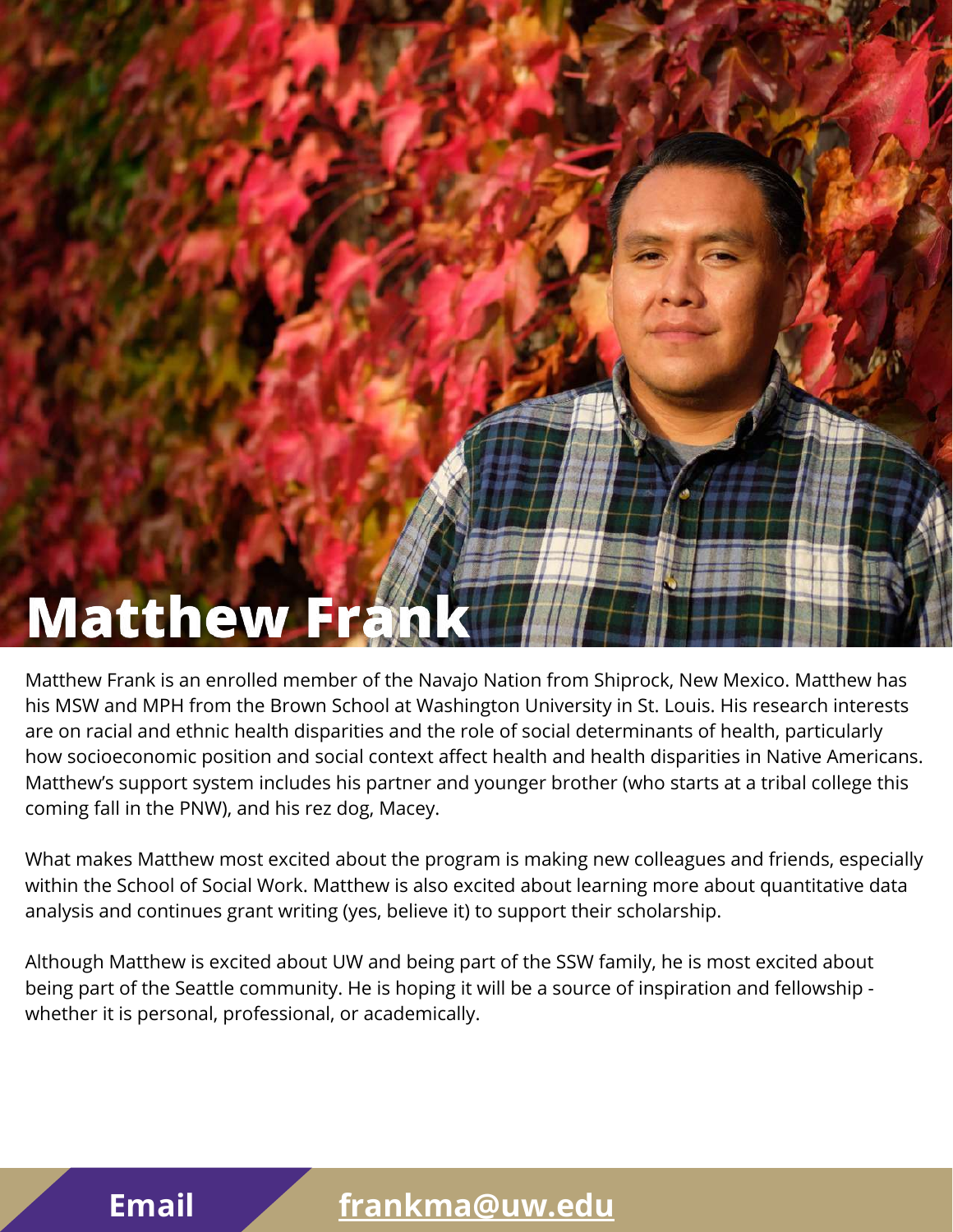### **Kilohana Haitsuka**

Welina! ʻO Kilohana koʻu inoa. Ua noho au i Anahola ma Kauaʻi a Manokalanipō. He wahine Hawaiʻi au. He moʻopuna au. He kaikamahine au. He kaikuahine au. ʻO kēia nā mea waiwai i kuʻu puʻuwai.

Kilohana Haitsuka is the proud product of Kānaka Maoli from Anahola, Kauaʻi and Japanese settlers from Kāneʻohe, Oʻahu. She loves her community, and their needs and voices will always be at the forefront of her work. Her research is culturally guided and grounded in Indigenous research methodologies that advocate for community participation and respectful engagement.

She recently completed her work at Hā Kūpuna, the National Resource Center for Native Hawaiian Elders. She is also happy to be continuing her work with the wonderful team from Mauli Ola Mālamalama at Papa Ola Lōkahi. To Kilohana, joining the PhD program at UW can be described as a koho ʻia. She is grateful to begin working with Kumu Michael Spencer and other Indigenous Pacific Islander researchers, including her soon-to-be hoa hana.

She is excited to build pilina in a new place and absorb all that it has to offer. E hoʻomau aku i kō kākou manaʻo ma nā kapuaʻi o ka manaʻoʻiʻo o nā kūpuna.



**Email** : **[kiloh@uw.edu](mailto:kiloh@uw.edu)**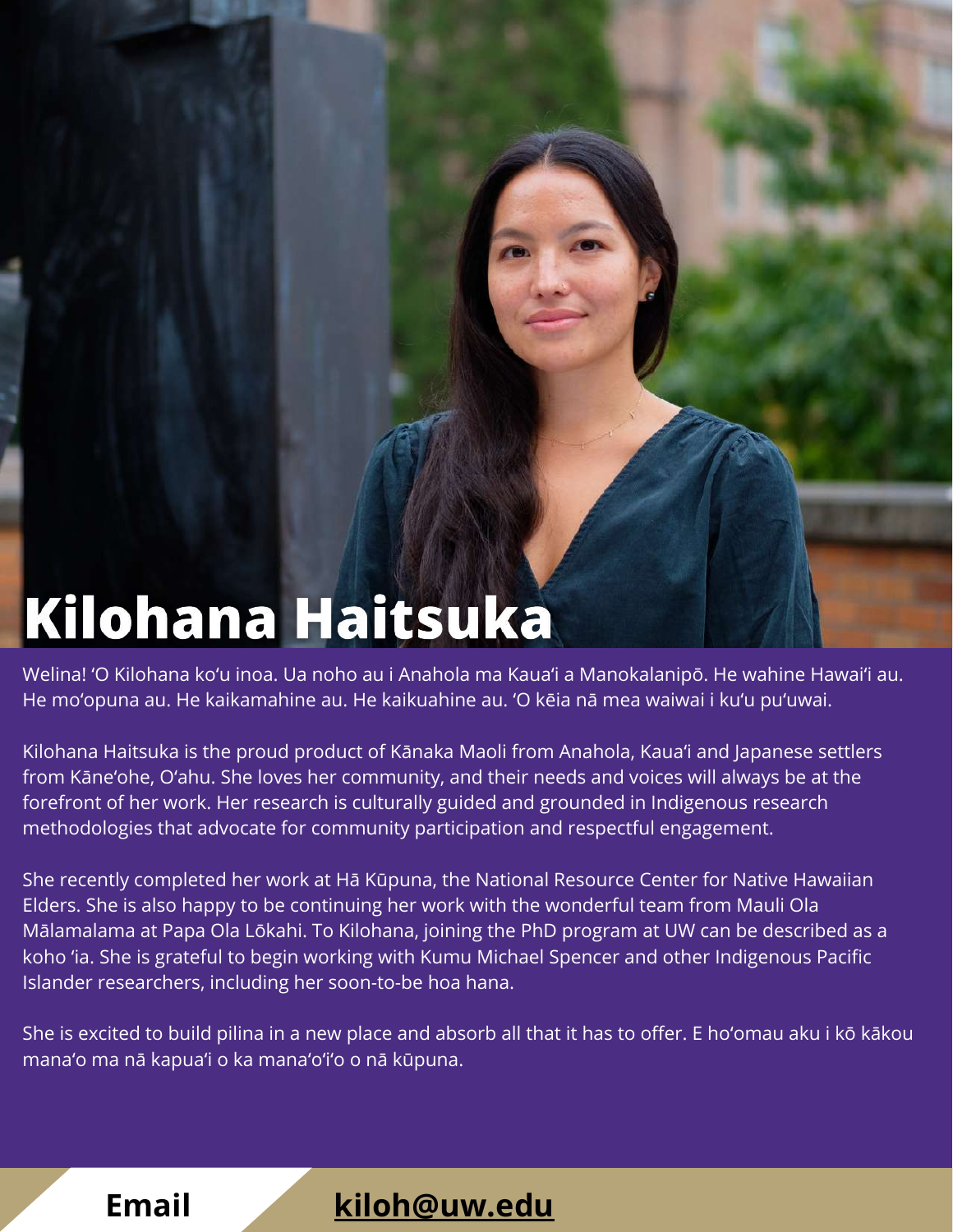#### **Brittany Jones**

Brittany (she/her) is a white cisgender LCSW who received her MSW in 2008. She has spent the intervening time working primarily with older adults as a nonprofit clinician and research assistant at Georgia State University. Her research interests build on these experiences. Brittany wants to focus on developing interventions that target the social isolation and loneliness of older adults at the intersection of oppressions, particularly those with dementias or physical disabilities. She would also like to study models of housing and long-term care for this population.

Brittany is excited about working with colleagues and faculty at UW and looks forward to engaging with the SSW community to foster meaningful connections and collaborations. Brittany knows she will be challenged in the PhD program and hopes to grow not just as a student and researcher, but as a person actively challenging her privilege and living out her social justice values.

In January of 2021 Brittany, her spouse, and their dog relocated from Atlanta to Seattle. They have been thriving in an environment with wonderful access to mountains, bodies of water, and biking trails. She anticipates many future outdoor adventures in the region!